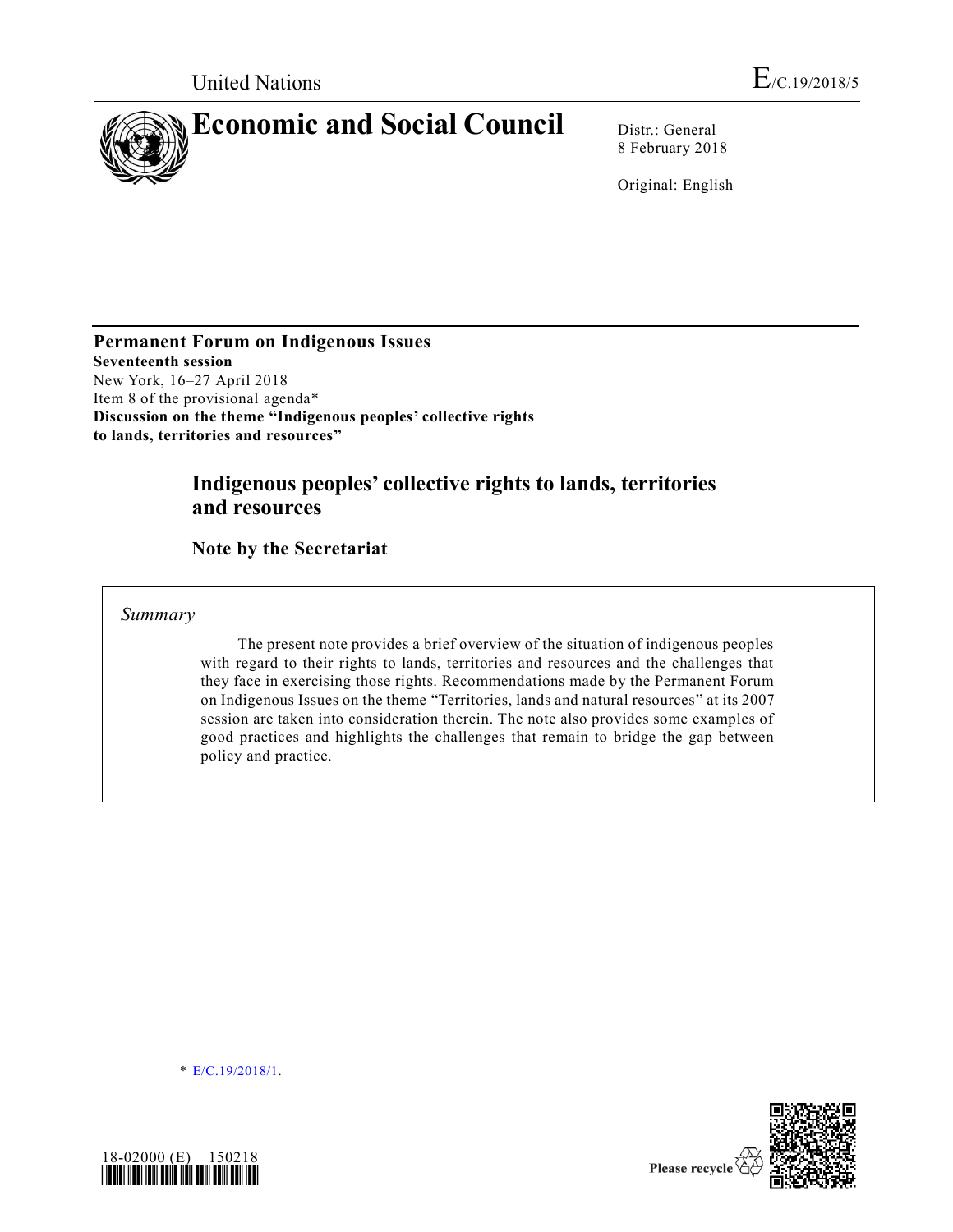## **I. Introduction**

1. The identity of indigenous peoples as distinct peoples is linked to their rights to own, conserve and manage their own lands, territories and resources, which are fundamental to their survival.

2. In the historic study of the problem of discrimination against indigenous populations prepared by the Special Rapporteur of the Subcommission on Prevention of Discrimination and Protection of Minorities, José R. Martínez Cobo, he noted that it was essential to know and understand the deeply spiritual, special relationship between indigenous peoples and their land as basic to their existence as such and to all their beliefs, customs, traditions and cultures. For such peoples, the land was not merely a possession and a means of production. Their land was not a commodity which could be acquired, but a material element to be enjoyed freely [\(E/CN.4/Sub.2/1986/7/Add.4,](https://undocs.org/E/CN.4/Sub.2/1986/7/Add.4) paras. 196–197).

3. During the colonization process in many countries, indigenous peoples' territories were frequently defined as *terra nullius* (no man's land), which provided the justification to occupy the land and at the same time deny indigenous peoples' rights to their lands. For example, all of Australia was defined during colonization as *terra nullius* despite the presence of hundreds of thousands of Australian Aboriginal and Torres Strait Islander peoples. In the Americas, colonizers articulated a doctrine of discovery that provided legal and political justification for the dispossession of indigenous peoples from their lands. Land dispossession was often facilitated by disease and extermination. It is estimated that the entire population of the Americas decreased by up to 95 per cent in the 150 years after its first encounter with Europeans in the late fifteenth and early sixteenth centuries.<sup>1</sup>

4. The concepts of doctrine of discovery and *terra nullius*, together with policies of colonization, whether over land or by sea, perceived indigenous peoples as "backward", "savage" and "inferior" peoples who did not fully understand the concept of land ownership. Attitudes, doctrines and policies were frequently driven by religious, economic and geopolitical ideologies and agendas that justified taking lands from indigenous peoples. Such attitudes are often prevalent to the present day, with Governments, the private sector and others citing national interests, progress and development or conservation as the reason, with the end result that indigenous peoples continue to lose rights and access to their traditional lands, territories and resources.

5. In the United Nations Declaration on the Rights of Indigenous Peoples, adopted by the General Assembly in September 2007, after over 20 years of negotiation and discussions, the rights of indigenous peoples to their lands, territories and resources are recognized — an achievement for indigenous peoples, who have long suffered from "colonization and dispossession of their lands, territories and resources, thus preventing them from exercising, in particular, their right to development in accordance with their own needs and interests". This dispossession is an existential threat to indigenous peoples: there is a clear link between the loss of indigenous peoples' lands and situations of marginalization, discrimination and underdevelopment of indigenous communities. According to the Chairperson-Rapporteur of the then Working Group on Indigenous Populations, Erica -Irene A. Daes, "the gradual deterioration of indigenous societies can be traced to the

<sup>1</sup> Rodolfo Stavenhagen, "The status and rights of the indigenous peoples of America", report prepared for the Inter-American Commission on Human Rights, July 1991.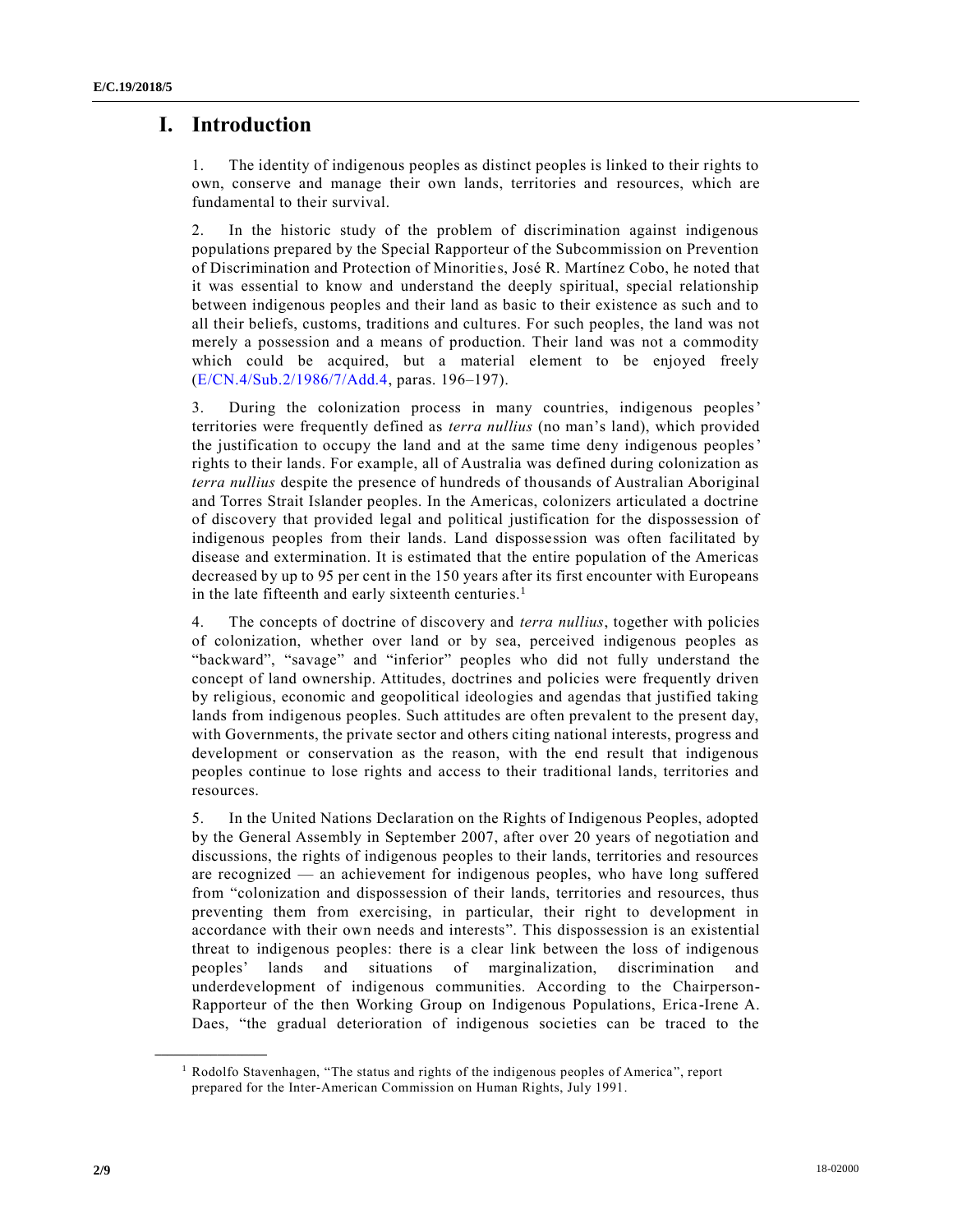non-recognition of the profound relationship that indigenous peoples have to their lands, territories and resources, as well as the lack of recognition of other fundamental human rights" [\(E/CN.4/Sub.2/2001/21,](https://undocs.org/E/CN.4/Sub.2/2001/21) para. 21).

## **II. Relevant international standards concerning indigenous peoples' collective rights to lands, territories and resources**

6. The rights of indigenous peoples to their lands, territories and resources are extensively covered in the United Nations Declaration on the Rights of Indigenous Peoples, as well as in the Indigenous and Tribal Peoples Convention, 1989 (No. 169), in articles 13 to 19, and the earlier Indigenous and Tribal Populations Convention, 1957 (No. 107), of the International Labour Organization (ILO). The centrality of the rights of indigenous peoples to lands, territories and resources is illustrated by the fact that there are 19 references to lands and territories in the Declaration (see e.g. the sixth, seventh and tenth preambular paragraphs and arts. 8, 10, 25–26, 28–30 and 32). Of particular relevance is article 26, which reads:

1. Indigenous peoples have the right to the lands, territories and resources which they have traditionally owned, occupied or otherwise used or acquired.

2. Indigenous peoples have the right to own, use, develop and control the lands, territories and resources that they possess by reason of traditional ownership or other traditional occupation or use, as well as those which they have otherwise acquired.

3. States shall give legal recognition and protection to these lands, territories and resources. Such recognition shall be conducted with due respect to the customs, traditions and land tenure systems of the indigenous peoples concerned.

Universal instruments also enshrine the said rights.

7. The ILO supervisory system has made a number of observations on the rights of indigenous and tribal peoples to their lands, territories and resources when examining the reports on compliance with Convention No. 169 and the earlier Convention No. 107. The Committee of Experts on the Application of Conventions and Recommendations has consistently emphasized the importance of secure land tenure, effective consultations and the participation of indigenous peoples in land management.<sup>2</sup>

8. There are also implicit references to land rights in a number of international instruments, including the Universal Declaration of Human Rights (art. 17, which refers to property rights), the International Covenant on Civil and Political Rights (arts. 3 and 27), the International Convention on the Elimination of All Forms of Racial Discrimination (art. 5 and general recommendation No. 23 (1997) on the rights of indigenous peoples). In monitoring compliance with the provisions of specific treaties, treaty bodies have developed a sound body of jurisprudence on indigenous peoples that is of relevance to land rights, in particular in relation to article 27 of the International Covenant on Civil and Political Rights, which reads:

In those States in which ethnic, religious or linguistic minorities exist, persons belonging to such minorities shall not be denied the right, in community with

<sup>2</sup> Based on a review of online comments by the supervisory bodies, available from www.ilo.org/ dyn/normlex/en/.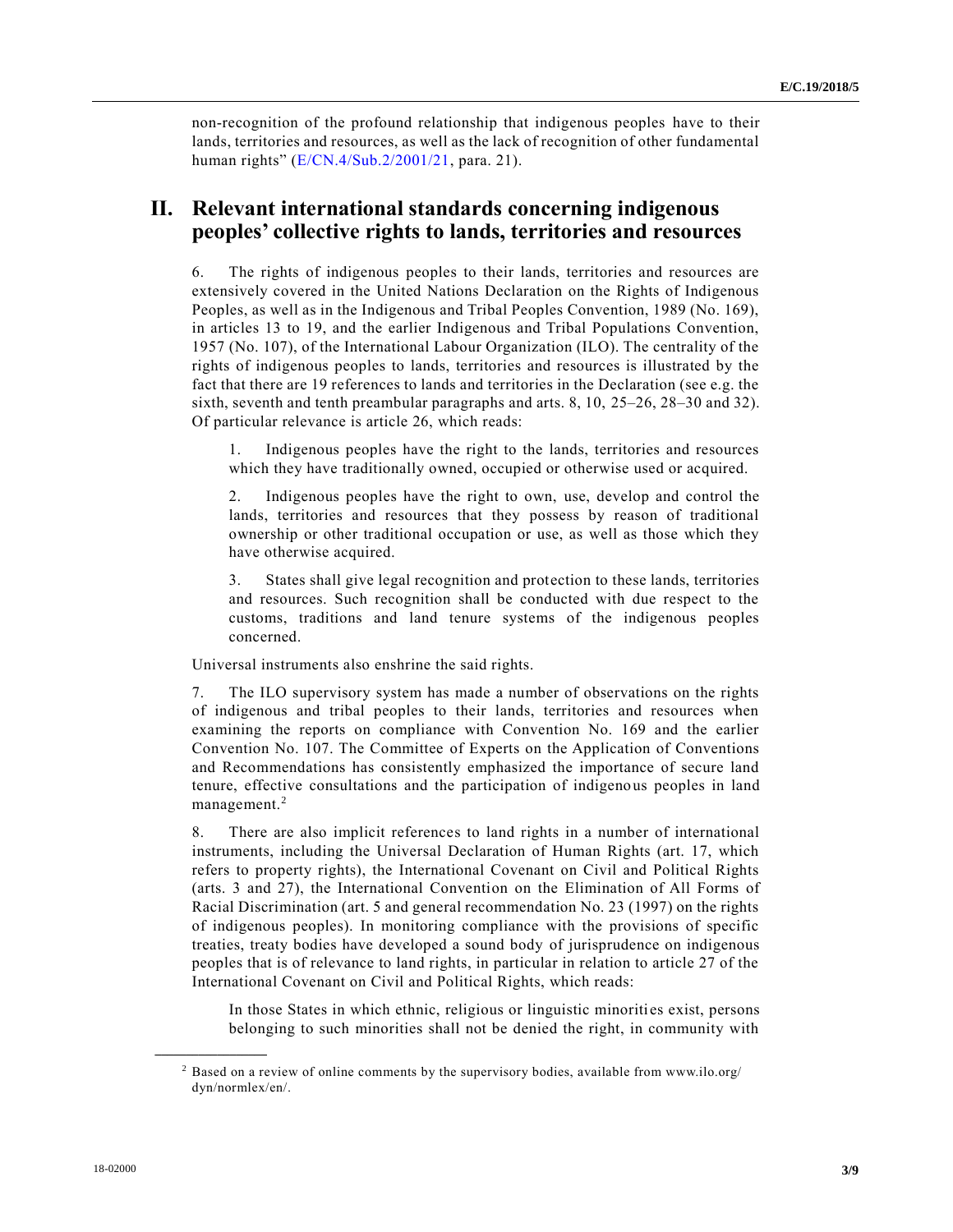the other members of their group, to enjoy their own culture, to profess and practise their own religion, or to use their own language.

9. Under article 27, the Committee addresses the impact of development projects and evictions on land rights and the welfare of indigenous peoples, through the application of the principle of free, prior and informed consent as the guiding norm for compliance with a State's duty to consult. Other recent issues raised under article 27 of the Covenant, relating to country-specific situations, involved: (a) the need for prompt demarcation of indigenous lands; (b) encouraging legislation recognizing indigenous land rights; (c) the conferral of title recognition on a group as an indigenous people; (d) the active protection of language; (e) effective access to land restoration processes; (f) the provision of adequate resources to indigenous representative bodies; (g) effective access to justice; (h) the length of negotiations; (i) strengthening indigenous education and child and family services; (j) the protection of sacred areas; and (k) participation in law-making.<sup>3</sup>

### **III. Permanent Forum on Indigenous Issues**

10. Since the establishment, in 2000, of the Permanent Forum on Indigenous Issues by the Economic and Social Council, at each of its sessions indigenous peoples have emphasized the spiritual, social, cultural, economic and political significance of lands, territories and resources to their identity, well-being and survival.

11. The special theme of the sixth session of the Permanent Forum on Indigenous Issues, in 2007, was "Territories, lands and natural resources". In its report on the session, the Permanent Forum emphasized that the protection of indigenous peoples' right to lands, territories and natural resources was a key demand of indigenous peoples everywhere, central to their material and cultural survival, and that, in order to survive as distinct peoples, indigenous peoples and their communities needed to be able to own, conserve and manage their territories, lands and resources [\(E/2007/43,](https://undocs.org/E/2007/43) paras. 5–6).

12. The Permanent Forum emphasized the following principles:

(a) Indigenous peoples are entitled to effectively participate in drafting policies and laws related to resource management and development processes;

(b) Indigenous peoples have a central role in decision-making and implementation of land- and resource-related projects;

(c) Indigenous peoples have a central role in dispute resolution over lands, territories and resources;

(d) States have an obligation to protect indigenous peoples' rights to lands, territories and resources, and those rights must be effectively enforced through penalties for harmful activities on indigenous peoples' lands;

(e) States have an obligation, in cooperation with indigenous peoples, to identify indigenous peoples' lands and to provide specific legal protection for the rights of ownership over those lands.

13. The Permanent Forum has continued to focus on the issues and concerns of indigenous peoples, which have often been linked inextricably to their land rights. A

<sup>&</sup>lt;sup>3</sup> For more details, see the United Nations treaty body database, available from http://tbinternet.ohchr.org/\_layouts/treatybodyexternal/TBSearch.aspx?Lang=en.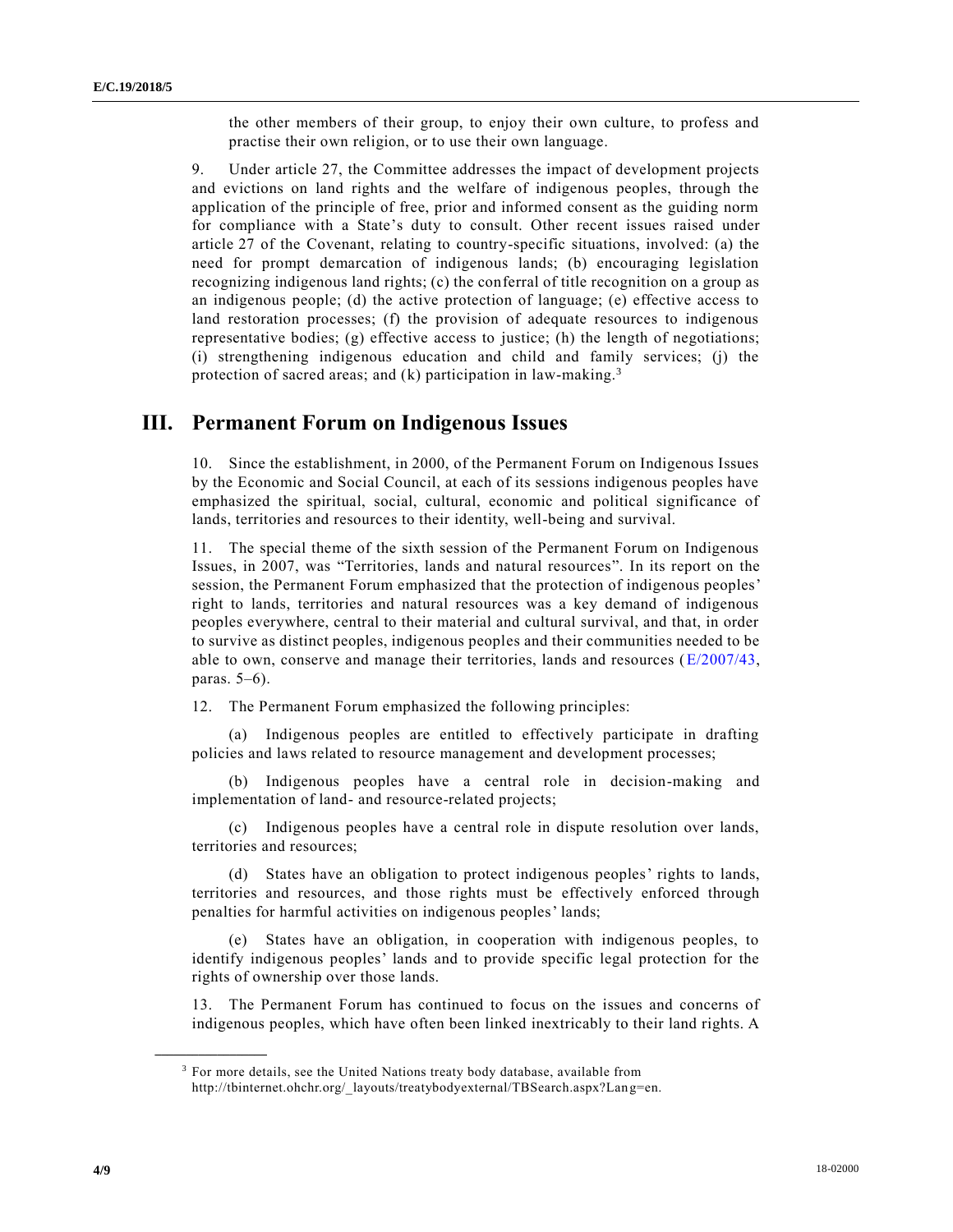number of studies conducted by Forum members have highlighted the rights to lands, territories and resources.

14. At the tenth session of the Permanent Forum, in 2011, a press conference on extractive industries and mega-projects in territories of indigenous peoples<sup>4</sup> was held, highlighting the need for Governments, multinational corporations and banks to respect international environmental standards when extracting natural resources or constructing projects in biologically diverse lands.

15. In 2013, at the twelfth session of the Permanent Forum, a consolidated report on extractive industries and their impact on indigenous peoples [\(E/C.19/2013/16\)](https://undocs.org/E/C.19/2013/16) was prepared by Saúl Vicente Vázquez. At the thirteenth session, in 2014, a study on best practices and examples in respect of resolving land disputes and land claims, including consideration of the National Commission on Indigenous Peoples (Philippines) and the Chittagong Hill Tracts Land Dispute Resolution Commission (Bangladesh) and the Working Group on Indigenous Populations/Communities of the African Commission on Human and Peoples' Rights [\(E/C.19/2014/4\)](https://undocs.org/E/C.19/2014/4) was conducted by Raja Devasish Roy and Simon William M'Viboudoulou. Other studies conducted by Forum members also have a bearing on the issue.<sup>5</sup>

16. At its sixteenth session, in 2017, which marked the tenth anniversary of the adoption of the United Nations Declaration on the Rights of Indigenous Peoples, the Permanent Forum reiterated its position that "collective rights to lands, territories and resources and the right to self-determination, as recognized in articles 3 and 26, are among the most important provisions of the Declaration and the most challenging to implement. Legal recognition of indigenous peoples' rights to lands, territories and resources must be complemented by effective implementation through enabling legislation, executive action and judicial protection. It is also critical that legislation enacted to establish recognition of indigenous peoples' rights not be undermined or contravened by other laws and regulations"  $(E/2017/43$ , para. 5).

## **IV. Challenges faced by indigenous peoples in exercising their collective rights to lands, territories and resources**

17. The challenges faced by indigenous peoples in exercising and enjoying both individual and collective rights to lands, territories and resources are due to a range of factors related to conflicts, extractive industries, infrastructure and development projects, commercial logging, population and socioeconomic pressures.

18. In many countries, the fact that indigenous peoples inhabit and use specific lands and territories and have often done so since time immemorial is often ignored and not given due recognition. Those areas are typically geographically isolated and far from major urban areas. The indigenous peoples in those territories regard themselves as the rightful owners of the lands and continue to manage the land as they have in the past. States tend to have a different view, and there are innumerable examples of State action that has denied indigenous peoples' rights to their lands, territories and resources and effectively defined indigenous peoples as squatters on their own lands.

<sup>4</sup> United Nations, "Press conference on extractive industries, mega-projects in territories of indigenous peoples", press release, 17 May 2011. Available from www.un.org/press/en/ 2011/110517\_Indigenous.doc.htm.

<sup>5</sup> See www.un.org/development/desa/indigenouspeoples/ for more details.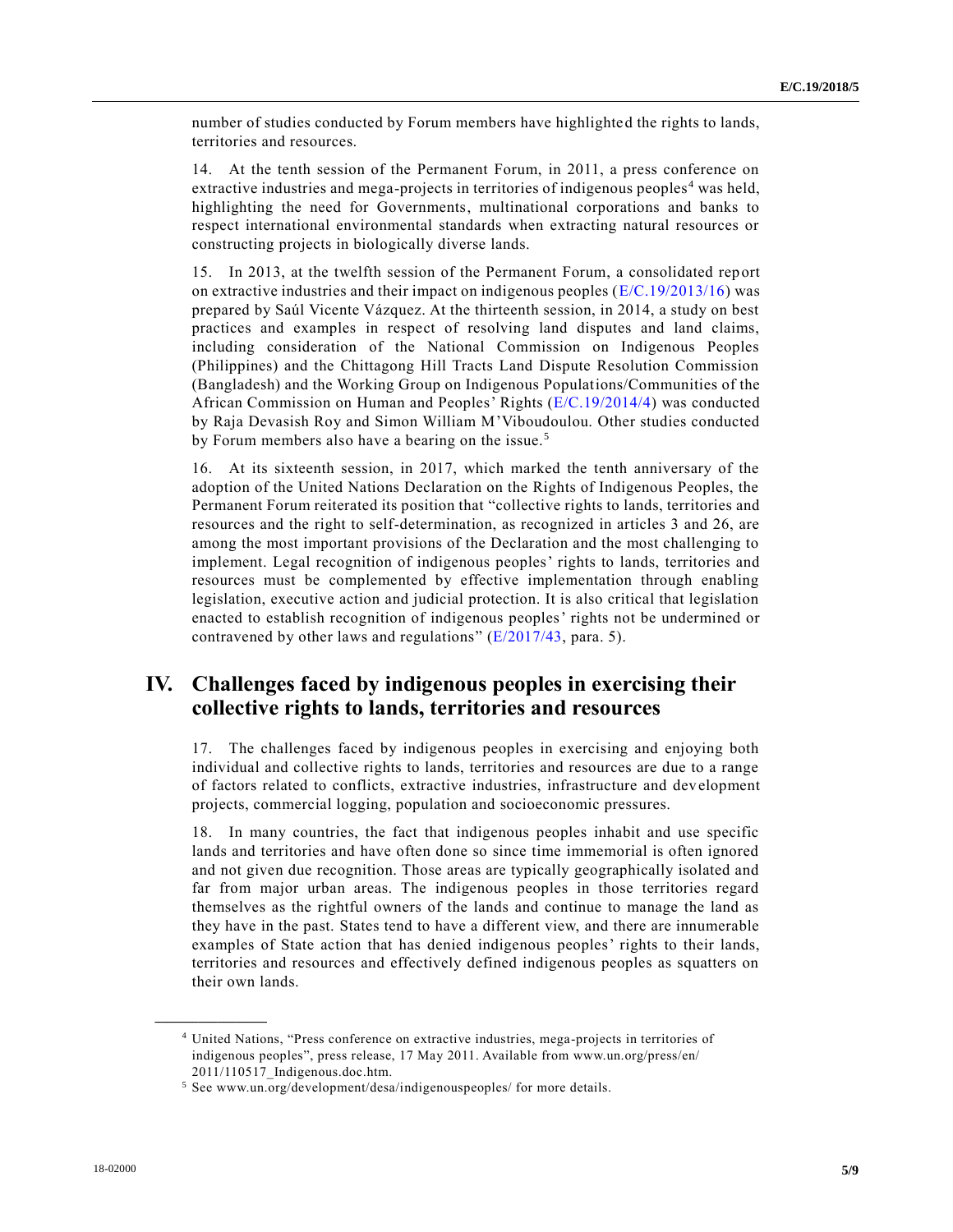19. Some countries do not recognize the existence of indigenous peoples within their borders, either stating that all of their citizens are equally indigenous or that there are no indigenous peoples in their countries. In some instances, there is recognition of ethnic minorities and/or tribal peoples, but it is very rarely connected to the recognition of collective rights to lands, territories and resources.

20. Indigenous peoples frequently face legal, political and administrative barriers to the recognition of their collective rights to their lands, territories and resources. Even when indigenous peoples' rights are recognized, land may be allotted to individuals and families, rather than to indigenous peoples as a collective group. Such land allocation can divide the community and serves to weaken the indigenous community or peoples, which invariably results in the fragmentation of their lands and the eventual loss of most, if not all, of the land, due to their sale, transfer and use as collateral for loans.

21. Some States do acknowledge that indigenous peoples have legal collective entitlements to lands, territories or resources, with specific legal concepts such as aboriginal title or ancestral domain. However, such rights are often subject to State power to extinguish such title, in contrast to legal protection in most countries for the lands and properties of non-indigenous citizens and corporations. Ms. Daes noted that "this single fact probably accounts for the overwhelming majority of human rights problems affecting indigenous peoples" [\(E/CN.4/Sub.2/2001/21,](https://undocs.org/E/CN.4/Sub.2/2001/21) para. 38).

22. Even when States recognize indigenous peoples' rights to their territories, they frequently fail to demarcate indigenous lands. A mapping exercise that involves formally identifying specific locations and boundaries of indigenous lands and physically marking those boundaries on the ground is crucial. Relying only on legal recognitions of indigenous lands, territories and resources has been shown to be almost meaningless, unless the physical property is clearly demarcated. Failure to do so invites conflicts over land, especially when valuable resources are involved.

23. It is equally important to ensure that indigenous peoples' rights to lands are adequately enforced, since fences can be moved, signs can be taken down and forests can be burned and turned into palm tree plantations, especially when there is no enforcement by State authorities. Indigenous peoples often also struggle to find effective recourse to courts or other legal remedies and are vulnerable to violence, intimidation and corruption. In the most extreme cases, indigenous human rights defenders are subjected to serious human rights violations, including assassinations.

24. According to Front Line: International Foundation for the Protection of Human Rights Defenders, 312 human rights defenders were murdered in 27 countries in 2017. <sup>6</sup> Two thirds of them were working to defend land, indigenous and environmental rights. The organization documented 281 killings of human rights defenders in 2016, 185 killings in 2015 and 130 in 2014. The majority of those murders occurred in a small number of countries in Latin America and Asia, although it must be stressed that indigenous human rights defenders in all regions of the world face increasing levels of reprisals.

25. When valuable resources are discovered on or beneath indigenous peoples' lands, or when the exploitation of their lands is directly associated with national development priorities or national interests, indigenous peoples have been and continue to be removed from their lands and territories. Removal and relocation are

 $6$  Annual report on human rights defenders at risk in 2017, available from www.frontlinedefenders.org/en/ resource-publication/annual-report-human-rights-defenders-risk-2017.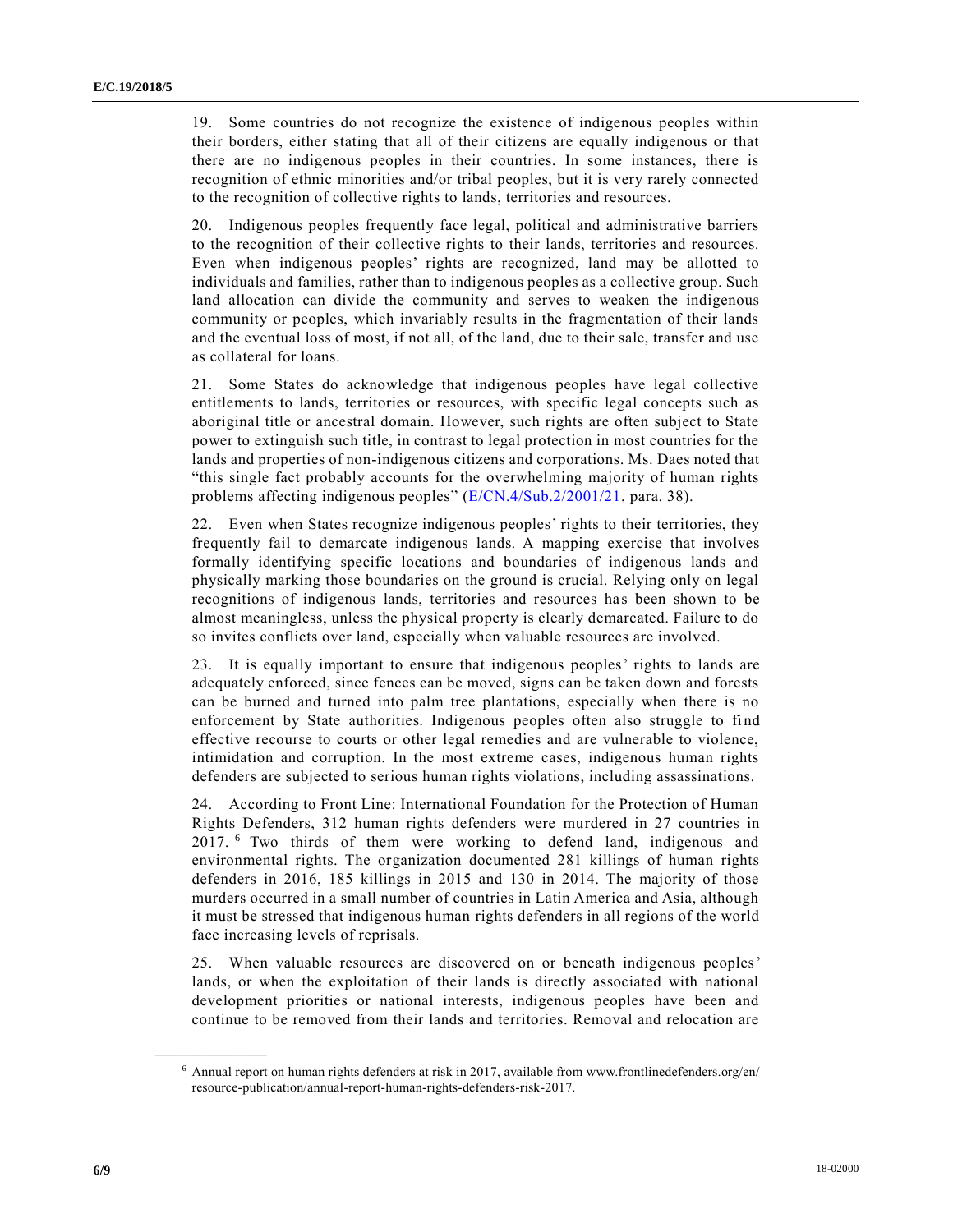typically employed in cases of large-scale infrastructure projects (highways, hydroelectric dams), natural resource extraction (gold mining, oil and gas extraction, logging) or agriculture projects (soybean cultivation, palm oil plantations). Activities by the military are another cause of forced removal. The effects on indigenous peoples are typically devastating, involving not only the loss of lands and territories but also the loss of traditional livelihoods, cultures and languages and poorer health outcomes.

26. Indigenous peoples are often directly or indirectly affected by conflicts that occur on or close to their traditional lands. The Permanent Forum, at its 2016 session, focused on the theme of conflicts and found that, even in peaceful societies, indigenous peoples often found themselves involved in situations that escalated to conflict relating mostly to their lands, territories and resources ( $E/2016/43$ , para. 49). The rapid pace of globalization and processes to identify new venues for resource exploitation have accelerated such conflicts on indigenous peoples' land. Indigenous peoples also increasingly experience armed conflicts and militarization on their lands.

27. With a growing understanding of the importance of sustainable development and conservation, as well as in response to international agreements, States have increasingly designated significant amounts of territories for conservation. Such areas are often inhabited by indigenous peoples, and the designation of the areas frequently leads to indigenous peoples' displacement.

28. Tourism has also had a similar effect, although there are also important examples of indigenous peoples themselves participating in the administration of nature reserves and national parks, as well as in tourism activities.

### **V. Achievements and the way forward**

29. Some positive steps have been taken to address past injustices and to recognize indigenous peoples' collective rights to their lands. For example, the Plurinational State of Bolivia, in its 2009 Constitution, recognizes indigenous legal systems and collective ownership and autonomous management of indigenous lands, as well as the right of indigenous peoples to prior consultation regarding any legislative or administrative measures that affect them. In the Constitution of Ecuador, the collective rights of indigenous peoples, including the collective ownership of their lands and their autonomy in the government of indigenous territories, are also recognized. In Canada, the creation of Nunavut ("our land" in Inuktitut, the Inuit language) in 1999 was the outcome of the largest aboriginal land claims agreement between the Government and the native Inuit people. In 2013, the Constitutional Court of Indonesia ruled that the customary forests of indigenous peoples should not be classified as "State forest areas", enabling wider recognition of indigenous peoples' collective rights to their territories. The Government of Indonesia has begun to enforce that decision, although progress has been modest.

30. A good example is the adoption in Norway in 2005 of the Finnmark Act, which creates a unique land rights claims procedure for lands and resources that have been transferred to the Finnmark Estate. Pursuant to the Act, the established Finnmark Commission and Finnmark Land Tribunal are mandated to consider and decide on land rights claims from Sami and others. The Commission is the entity of first instance, whereas the Tribunal is the special court of appeals.

31. If the Commission concludes that there is a rightful owner other than the Finnmark Estate, the Estate will decide whether to accept the conclusions of the Commission. If it accepts the conclusions, it shall ensure that such rights are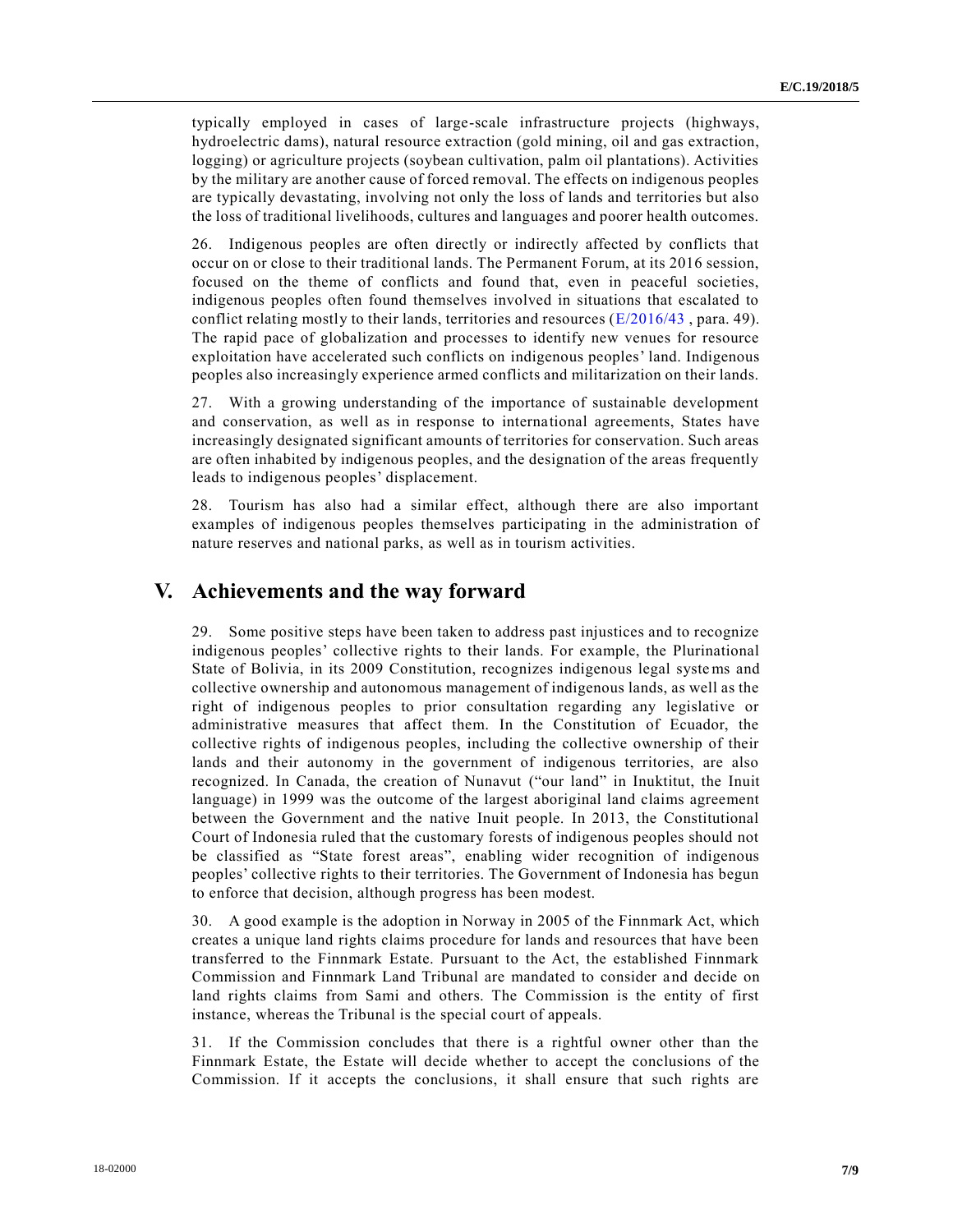registered. In cases where the Estate, or any other party, is dissatisfied with the conclusions of the Commission and the Commission fails to facilitate an agreement between the parties through a mediation process, the dispute can be filed with the Tribunal. Cases can be further appealed to the Norwegian Supreme Court.

32. In recent years, the Government of Colombia has expanded indigenous territories (*resguardos indígenas*) in the Amazon region by approximately 600,000 ha, as protected areas, recognizing indigenous peoples' right to their lands, which is also a recognition of their traditional knowledge in sustainable land management.

33. Indigenous peoples in Africa have also seen some gains through the courts. In the case *Centre for Minority Rights Development (Kenya) and Minority Rights Group International on behalf of Endorois Welfare Council v. Kenya* of 4 February 2010,<sup>7</sup> the African Commission on Human and Peoples' Rights declared that the expulsion of the Endorois from their ancestral lands violated numerous human rights of the African Charter on Human and Peoples' Rights, including the right to property, culture, disposal of wealth and natural resources, ordering Kenya to restore the Endorois to their land and to compensate them.

34. Notwithstanding court decisions, legal recognition and administrative decisions, there is ultimately a need for implementation on the ground. The Special Rapporteur on the rights of indigenous peoples has made the following observation:

Land-titling procedures have been slow and complex and, in many cases, the titles awarded to the communities are not respected in practice. At the same time, privatization of traditional lands is on the increase. This measure is claimed to benefit indigenous owners in that it provides legal certainty. The Special Rapporteur has, however, observed that in the long run the indigenous communities tend to lose their traditional lands and territories to the various private economic interests of either firms or individual invaders and settlers who have managed to install themselves in traditional indigenous areas. [\(A/HRC/4/32,](https://undocs.org/A/HRC/4/32) para. 14)

35. Indigenous peoples' land rights are particularly vulnerable when valuable natural resources are identified within their territories, when infrastructure projects such as highways or hydroelectric dams are built on their traditional lands and when their territories are identified for large-scale agricultural development. The production of soy, palm oil and other commodities accounts for roughly half of global deforestation, which subsequently also displaces indigenous peoples who live and depend on forests for their survival. Other examples include gold mines in Guatemala and the Philippines, zinc mines in Australia and petroleum extraction in Cameroon and Chad. The trends are similar around the world. Such practices not only have negative effects on the affected indigenous peoples but are frequently a cause of social conflicts that can undermine the stability of entire countries.

36. Such activities are frequently public-private partnerships that have an impact on the capacity of States to protect indigenous peoples' rights. This further highlights the need for Governments and international entities to create inclusive consultative mechanisms that lead to outcomes that are legally binding. Such mechanisms should not only ensure effective consultations, based on the principle of free, prior and informed consent, but also allow indigenous peoples to fairly share in the benefits of such activities.

<sup>7</sup> Available from www.refworld.org/cases,ACHPR,4b8275a12.html.